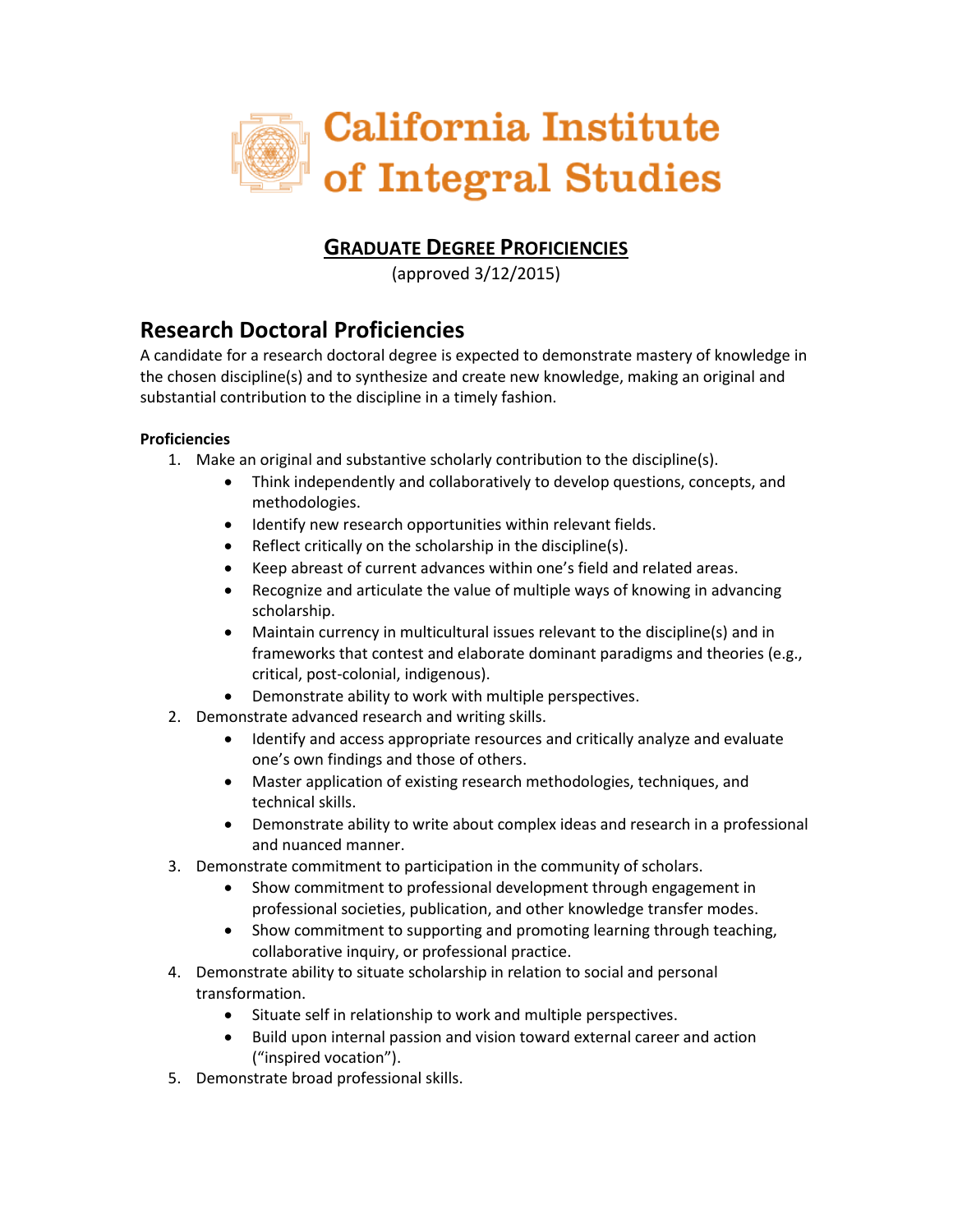- Adhere to ethical standards in the discipline and in relation to the communities studied.
- Listen, give, and receive feedback effectively.
- Communicate in a style appropriate to the discipline and setting.
- Appropriately use media for the dissemination of work.

# **Professional Doctoral Proficiencies**

A candidate for a professional practice doctoral degree is expected to demonstrate the knowledge and skills appropriate to doctoral professional practice. The candidate is expected to demonstrate mastery of knowledge in the chosen field and to be able to synthesize and apply that knowledge as a practitioner.

- 1. Demonstrate appropriate professional skills as defined by the program.
- 2. Reflect critically on the scholarship in the field.
	- Think independently and collaboratively to develop questions, concepts, and applications.
	- Keep abreast of current scholarly and applied advances within one's field and related areas.
	- Reflect critically on the scholarship in the field and on its applications.
	- Maintain currency in multicultural issues relevant to the profession and its scholarship and in frameworks that contest and elaborate dominant paradigms and theories.
	- Demonstrate the ability to work with multiple perspectives.
- 3. Demonstrate advanced research and writing skills.
	- Identify and access appropriate resources and critically analyze and evaluate one's own findings and those of others.
	- Synthesize existing knowledge, identifying and accessing appropriate resources and critically analyzing and evaluating one's own findings and those of others.
	- Demonstrate ability to write about complex ideas and research in a professional and nuanced manner.
- 4. Demonstrate advanced clinical skills.
	- Evaluate, integrate, and apply best professional practices within one's field and related areas.
	- Integrate theory, research, and clinical practice.
	- Develop knowledge, sensitivity, and ability to follow ethical guidelines and principles of one's profession.
	- Effectively engage in professional relationships with supervisors and colleagues.
- 5. Demonstrate multicultural competence and intercultural sensitivity essential to working with diverse clients and professional settings.
	- Apply multicultural understanding and strategies for working with diverse populations.
	- Demonstrate ability to work with multiple perspectives.
- 6. Demonstrate commitment to participation in the community of practitioners and scholars.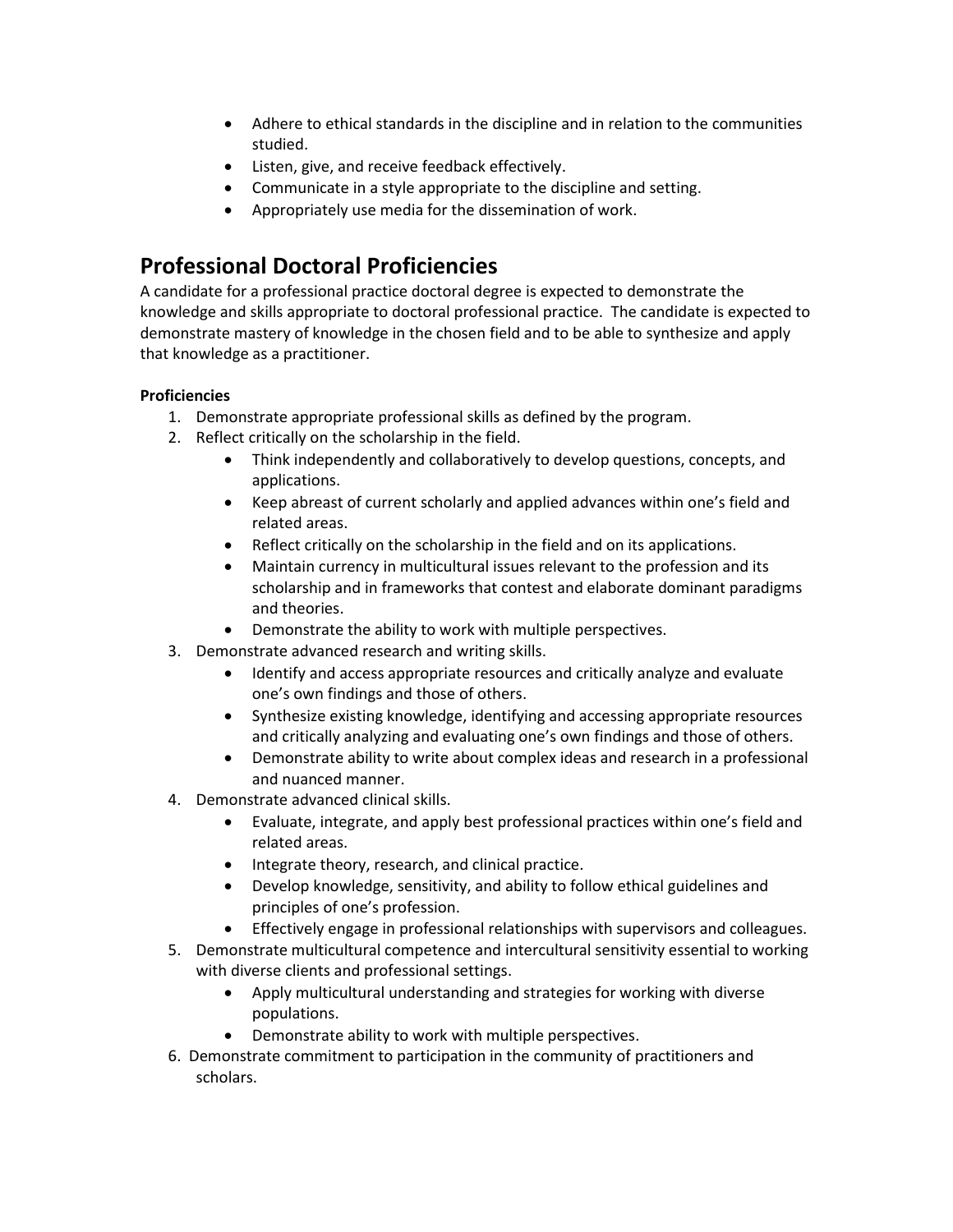- Show commitment to personal and professional development through engagement in professional societies and other knowledge transfer modes (e.g., workshops, writing).
- Show commitment to supporting and promoting learning through teaching, collaborative inquiry, professional practice, and/or research.

# **Master of Fine Arts Proficiencies**

A candidate for a master of fine arts degree is expected to demonstrate understanding of history and lineage in the chosen field, and to synthesize and reflect upon this knowledge in the making of an original contribution in literature, visual or performing arts, or the inter-arts.

#### **Proficiencies**

- 1. Demonstrate understanding of historical and contemporary movements and frameworks in the field(s). Learn and apply technical skills.
	- Develop a critical consciousness of diverse cultural theories and epistemologies.
	- Synthesize existing knowledge, identifying and accessing appropriate resources and critically analyzing and evaluating material. Apply techniques and technical skills to the production of many small pieces of original creative work.
	- Develop a proposal for a large-scale project (a book-length work, an eveninglength performance, a gallery show).
	- Complete a large-scale project (a book-length work, an evening-length performance, a gallery show) under the guidance of a faculty member and the mentorship of an external professional in the field.
- 2. Demonstrate cultural fluency and engagement with current advances within the field and related areas.
- 3. Demonstrate the principles of integral education by thinking critically and deeply across multiple cultural paradigms, traditions, worldviews, and ways of knowing.
- 4. Demonstrate professional skills.
	- Adhere to ethical standards in the discipline.
	- Listen, give, and receive feedback effectively.
	- Demonstrate social media literacy and professional self-presentation (artist statement).
	- Advanced skills in one or more of the following: artist's portfolio, editing and publishing an inter-arts magazine and chapbooks, Community Arts Practice/Art and Social Justice work.

## **Research Master's Proficiencies**

A candidate for a research master's degree is expected to synthesize, apply, and critically reflect upon knowledge in the chosen discipline.

- 1. Demonstrate a critical understanding of the scholarship in the field(s). Learn and apply research skills.
	- Identify and access appropriate resources and critically analyze and evaluate material.